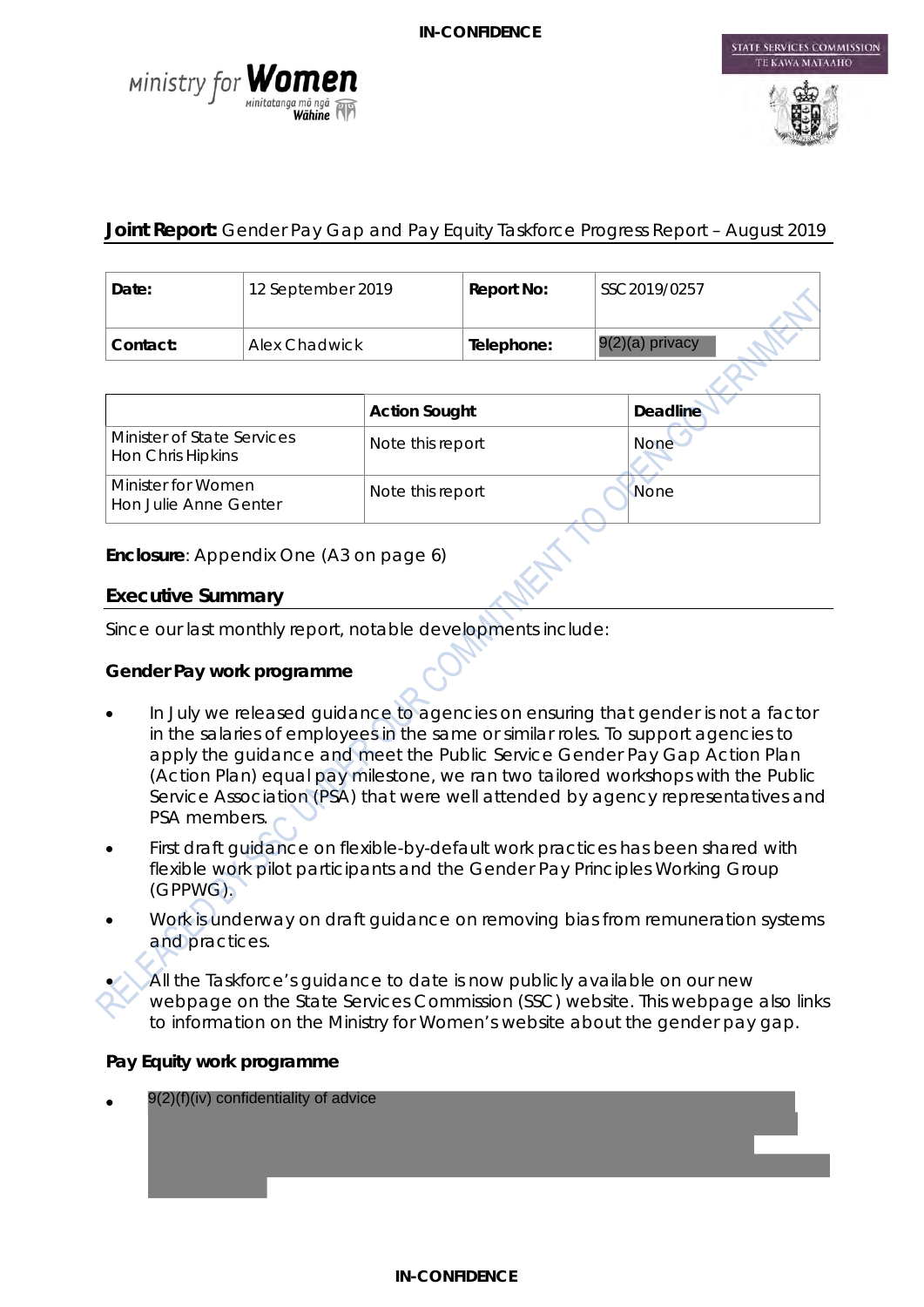#### **IN-CONFIDENCE**

- The State Sector Pay Equity Oversight Committee met on 11 September 2019 to discuss the actions arising from the Ministerial State Sector Pay Equity Forum on 25 July 2019.
- Existing pay equity claims continue to progress.
- 9(2)(f)(iv) confidentiality of advice
- The PSA has signalled its intention to raise a pay equity claim using the pay equity principles for administration and clerical workers employed in the Public Service.

#### **Minister's Office Comments**

| Comments:            |  |
|----------------------|--|
|                      |  |
| Date returned to SSC |  |
|                      |  |

#### **Recommended Action**

We recommend that you:

- a **note** the information in this report on progress being made by the Gender Pay Gap and Pay Equity Taskforce
- b **agree** that the SSC release this briefing once it has been considered by you, with matters under active consideration withheld under section 9(2)(f)(iv) of the Official Information Act (OIA), including the attached Appendix One and information related to pay equity in paragraphs 15 to 20 under the section 9(2)(j) of the OIA, to enable agencies to carry on without prejudice or disadvantage negotiations.

*Agree/disagree. Agree/disagree.* Hon Chris Hipkins

**Minister of State Services**

Hon Julie Anne Genter **Minister for Women**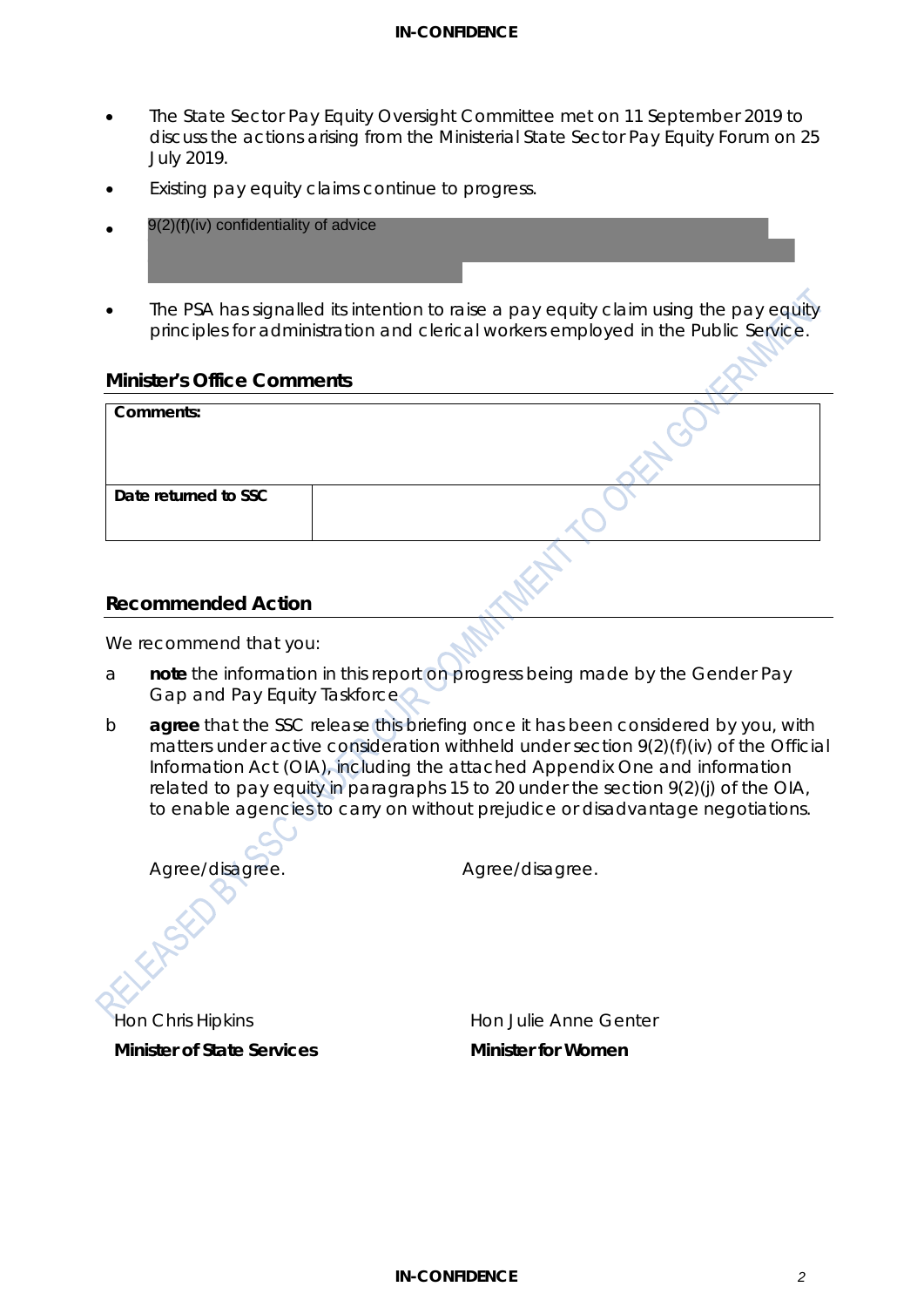## **Joint Report:** Gender Pay Gap and Pay Equity Taskforce Progress Report

#### **Purpose of Report**

This report is the tenth monthly Taskforce progress report on the Action Plan and  $\mathbf{1}$ Pay Equity in the State sector work programme.

#### **Public Service Gender Pay Gap Action Plan**

- Attached at Appendix One is the Taskforce dashboard which details our progress  $\overline{2}$ against each of the Action Plan milestones.
- Since our last monthly report, we have also made the following progress. 3

#### **Guidance Development**

#### **Ensuring gender is not a factor in the salaries of employees in the same or similar roles**

- $\overline{4}$ We ran two workshops on 29 August and 6 September 2019 to support agencies apply the guidance in order to meet the equal pay milestone in the Action Plan, which is, that by the end of 2019, two thirds of agencies will have closed any gender pay gaps in the same roles, and by the end of 2020 all agencies will have closed these gaps.
- 5 The workshops, which were co-presented with the PSA, were well attended by both agency representative (37 and 54 attendees respectively) and PSA delegates (10 at each workshop).
- Customs, Department of Internal Affairs and Land Information New Zealand 6 provided short presentations outlining the process their agencies went through in determining how to:
	- group employees in the same or similar roles
	- deal with inconsistences in job titles
	- determine the salary that people should be on.
- Agencies asked technical questions and were keen to understand the  $\overline{7}$ approaches other agencies were taking in this space. The process is different for each agency depending on their organisational structure, size and various historical factors.

#### **Recruitment processes that are free from gender bias**



We published our *Recruitment Guidance: Implementing the Gender Pay Principles and removing gender bias in recruitment processes* on 23 August 2019. This guidance was developed by a subgroup of the GPPWG. It has been distributed to State sector organisations and to key stakeholders in the private sector who expressed an interest in the resource.

#### **Flexible-by-default work practices**

 $\circ$ The Taskforce has requested feedback on the first draft of guidance on flexibleby-default work, from the GPPWG and the agencies piloting flexible-by-default.

#### **IN-CONFIDENCE** 3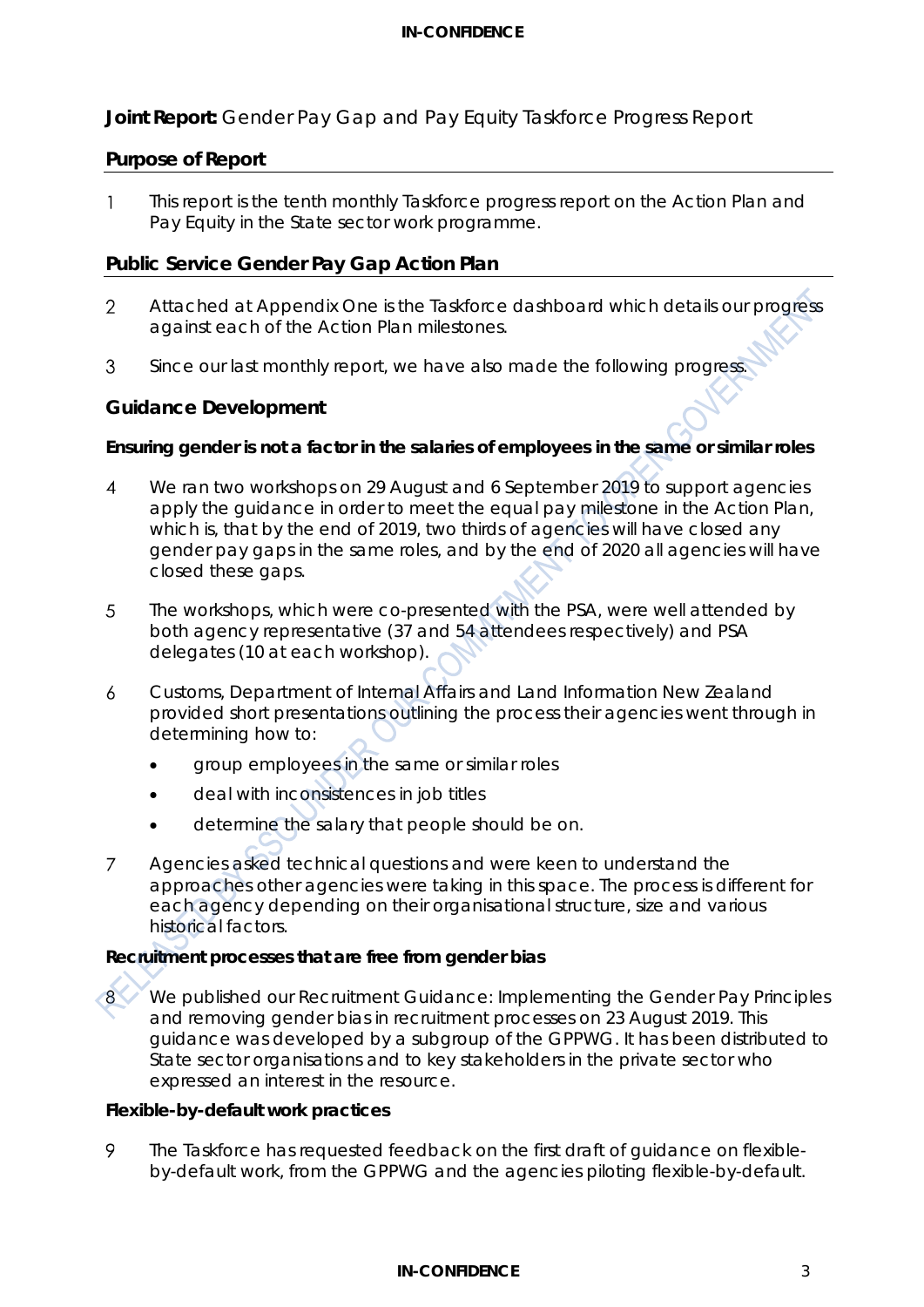#### **IN-CONFIDENCE**

The guidance is based on issues raised by pilot agencies and on the output of a workshop for agencies and unions held in May.

 $10<sup>°</sup>$ The draft provides advice on measuring existing flexible work uptake, developing a vision and plan for moving to flexible-by-default, working with managers and employees, and building the capability, culture and technology needed to embed flexible-by-default practices.

#### **Removing bias from remuneration systems and practices**

In August, the Taskforce, the GPPWG and agency representatives met to begin  $11$ developing guidance on removing bias from remuneration systems and practices. Workshop input has been collated and will be reviewed by participants before drafting the guidance begins. There were 40 attendees (from agencies and unions) at the workshop and feedback on the workshop was positive, especially regarding the "cafe-style" design with attendees commenting that it was a good process with lots of discussion covering a lot of ground.

#### **The Taskforce's online presence is now live on the SSC website**

The Taskforce has a new page on the SSC website [www.ssc.govt.nz/our-work/the-](http://www.ssc.govt.nz/our-work/the-gender-pay-gap-and-pay-equity/) $12<sup>°</sup>$ [gender-pay-gap-and-pay-equity](http://www.ssc.govt.nz/our-work/the-gender-pay-gap-and-pay-equity/) . The page provides public access to the guidance we have developed to date and links to information about the gender pay gap on the Ministry for Women website. The Ministry for Women are scoping work to socialise tools and resources developed by the Taskforce into the private sector to ensure it is on a similar pathway to the public sector.

#### **Public Service Workforce Data due for release in late October or early November**

SSC will release the Public Service Workforce Data 2019, which uses payroll data 13 from 33 Public Service departments to report on trends in the workforce, including reporting on the gender pay gap. The Taskforce is preparing a communications plan to support messaging at a stystem and individual agency level around the release of this data.

## **Ethnic Pay Gap**

SSC's Diversity and Inclusion (D&I) team is developing guidance to support more  $14$ accurate calculation of ethnic pay gaps within agencies. This guidance uses the same pay gap calculation method as the gender pay gap guidance developed by StatsNZ, SSC and the Ministry for Women in 2018. Work will happen across September and October 2019 to determine and develop additional support needed to give full effect to the guidance. The D&I team is leading the development of the ethnic pay gap guidance and the Taskforce is working closely with them to ensure intersections between the gender pay gap and the ethnic pay gap are recognised.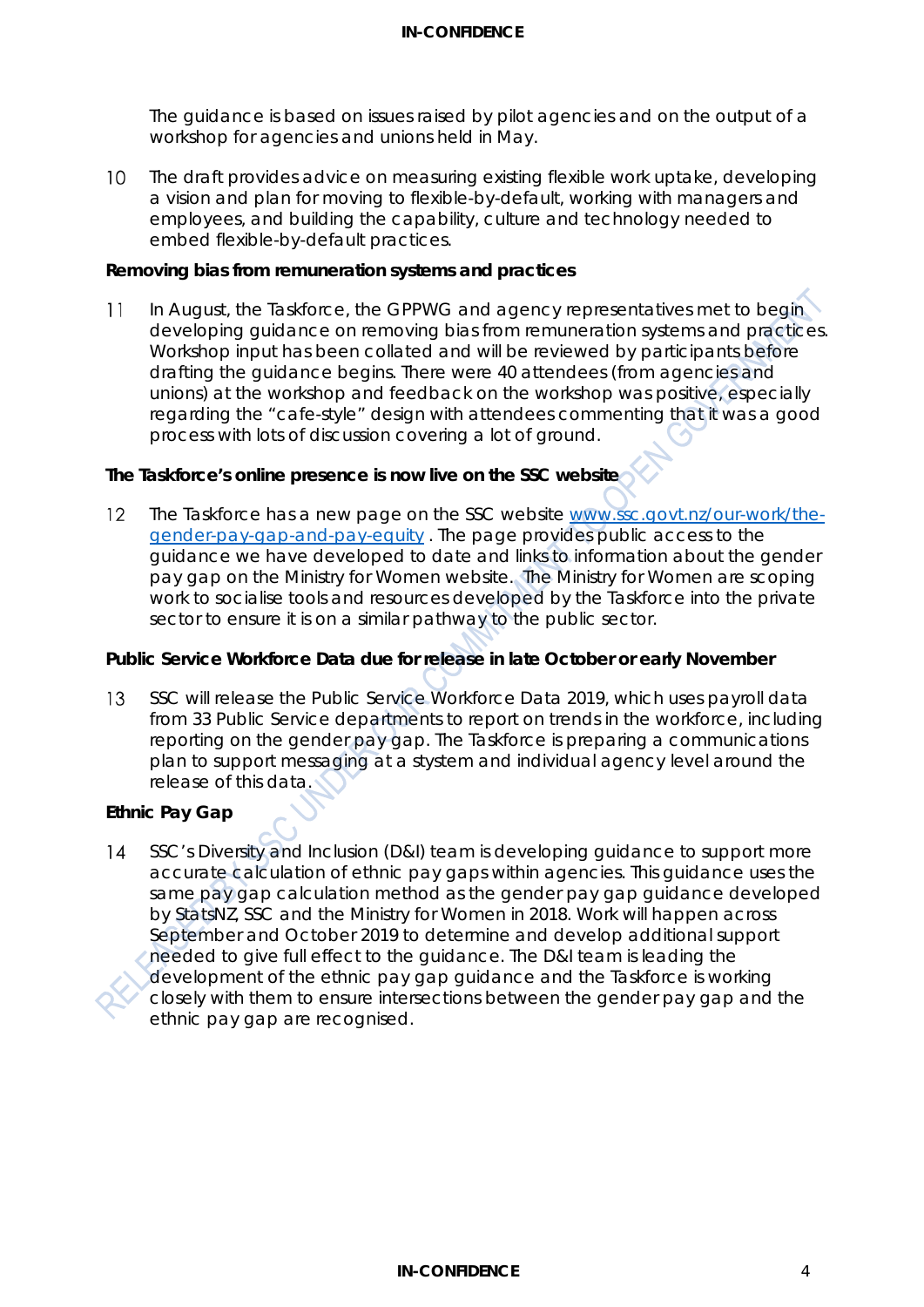### **Pay Equity in the State Sector Work Programme**

#### **Governance of State Sector Pay Equity Claims**

- 15 Please see Item 1: Employment Relations Strategy and Context – Central Agencies update to Ministers [SSC2019/0271. This paper advises on progress to implement the actions commissioned by Ministers at the special pay equity meeting (29 August), including a new Framework for the governance and fiscal management of State sector pay equity claims.
- Item 1 also includes an update on new pay equity claims, future claims that have  $16$ been indicated by unions, and progress with existing claims. This paper notes the heightened interest in pay equity as the number of claims grows significantly, 9(2)(f)(iv) confidentiality of advice
	- • 9(2)(f)(iv) confidentiality of advice 9(2)(f)(iv) confidentiality of advice
- $17$ The PSA has also signalled its intention to make a pay equity claim using the pay equity principles for administration and clerical workers employed in the Public Service.
- 18 Actions commissioned by Ministers at a special pay equity meeting on 29 August 9(2)(f)(iv) confidentiality of advice

## **Pay Equity Tripartite Oversight Mechanisms**

- 19 The State Sector Pay Equity Oversight Committee (Oversight Committee) met on 11 September 2019. It confirmed the Committee's work programme arising from the actions commissioned by the Ministerial Pay Equity Forum (Ministerial Forum) on 25 July 2019. Those actions were:
	- Comparator Sub-Group to provide recommendations to the Ministerial Forum about where claimant and comparator data and information could be held and maintained centrally as well as recommendations on maintaining currency of data and information held and security considerations for the data and information
	- Oversight Committee to co-ordinate work on how claims from similar workforces across sectors could be expedited
	- 9(2)(f)(iv) confidentiality of advice

#### **IN-CONFIDENCE** 5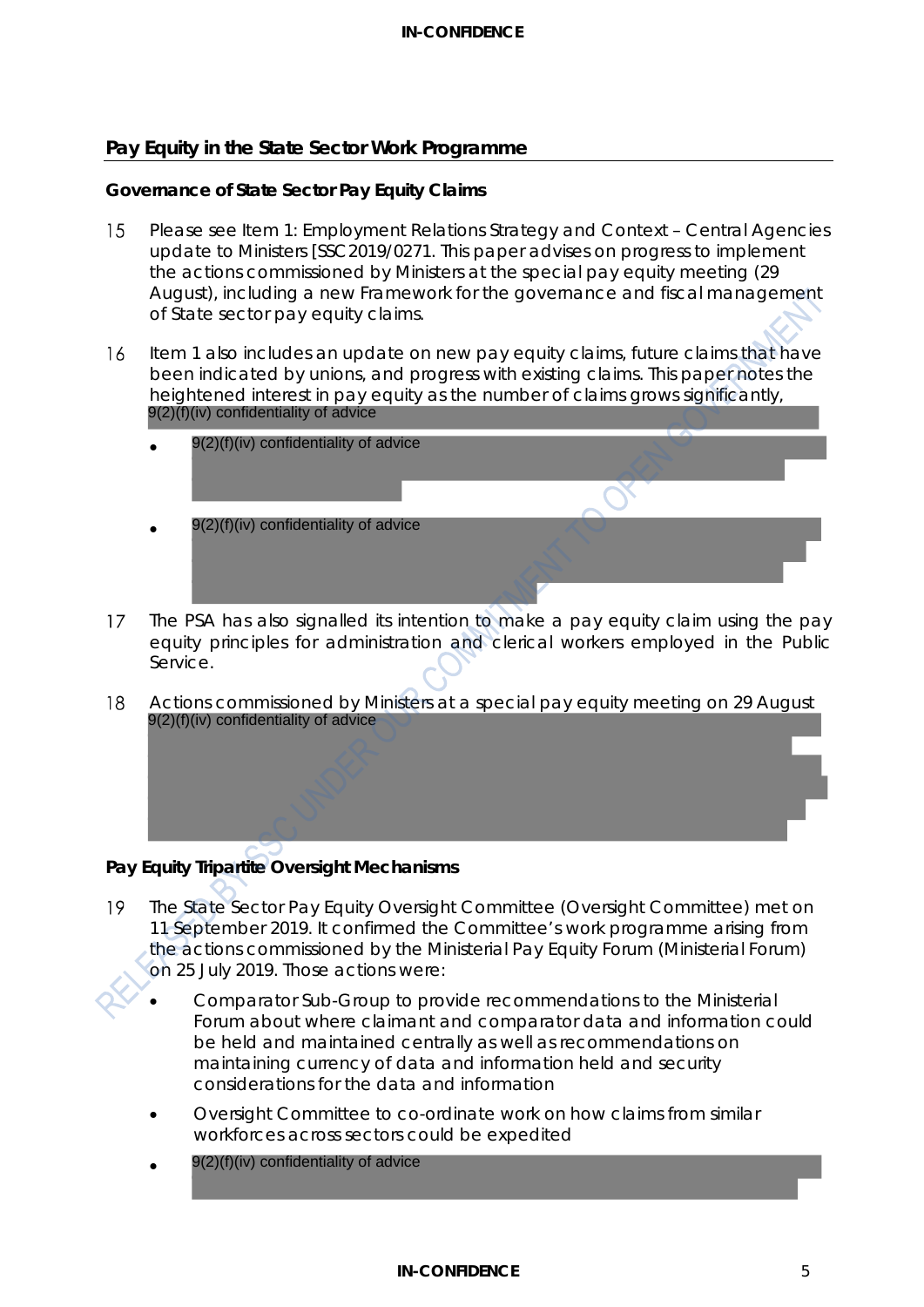#### **IN-CONFIDENCE**

The date for the next Ministerial Forum meeting is 5 December 2019, 4.00-5.00pm in 20 the Ministerial Meeting room, 2.1 EW, The Beehive.

RECYCledge of Society Assembly to the Collection of the Collection of the March 1990 of the March 1990 of the March 1990 of the March 1990 of the March 1990 of the March 1990 of the March 1990 of the March 1990 of the Marc